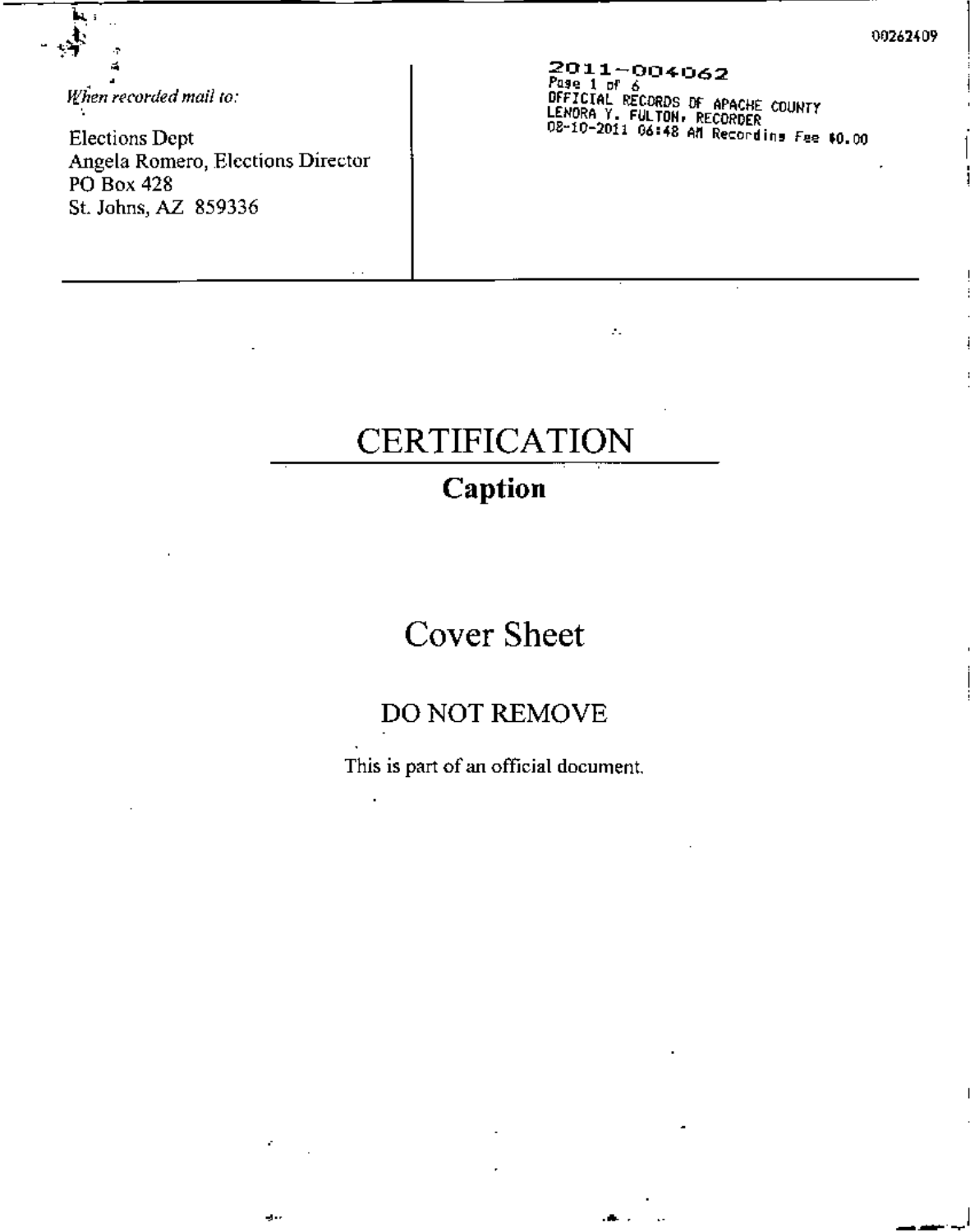R. JOHN LEE CHAIRMAN OF THE NOARD 0'''''''''' tIl  $P.0.00X421ST.$  JOIPS, AZ 25934

",' ••

ż

JIM ClAW **VICE CITAIR. DF THE BOARD** DISTRICT I F.O. BOX 1952 CHINLE, AZ 86503

TOM M. WHITE, JR. MEMBER OF THE BUARD. DISTRICT II P.O. DOX 994 GANADO, AZ 84505

#### BOARD OF SUPERVISORS OF APACHE COUNTY

P,O, BOX 428<br>ST, JOHNS, ARIZONA 85936

TELEPHONE: (928) 337-7503 FACSIMILE: (928) 337-2003



DELWIN P. WENGERT, MANAGER-CLERK ST. JOHNS, AZ 85936

I, Angela C. Romero, Apache County Elections Director, do hereby certifY that the foregoing Summary of Votes Cast is a true, correct and complete tabulation of the votes cast at the Special Election held in Apache County; State of Arizona on the 8th day of March, 2011, showing the name of each candidate and the number of votes each candidate received, or the title of each ballot measure and the number of votes for and against in said election.

Angela C. Romero Elections Director

 $^{\prime}$  5  $^{\prime}$ 

Date

The attached four (4) pages reflect tbe results oftbe March 8, 2011 Special Election. For those offices to be canvassed by the Apache County Board of Supervisors, these results are hereby approved by the Board as the Official Canvass of the March 8, 2011 Special Election ornees to be canvassed by the Apache County Board of Supervisors, these results are hereby<br>approved by the Board as the Official Canvass of the March 8, 2011 Special Election.<br>APPROVED THIS 15th DAY OF March, 2011.

•

,j. ,11;

ółn Lee Chainnan of the Board

ATTEST:

ś.

Delwin P. Wengert Clerk of the Board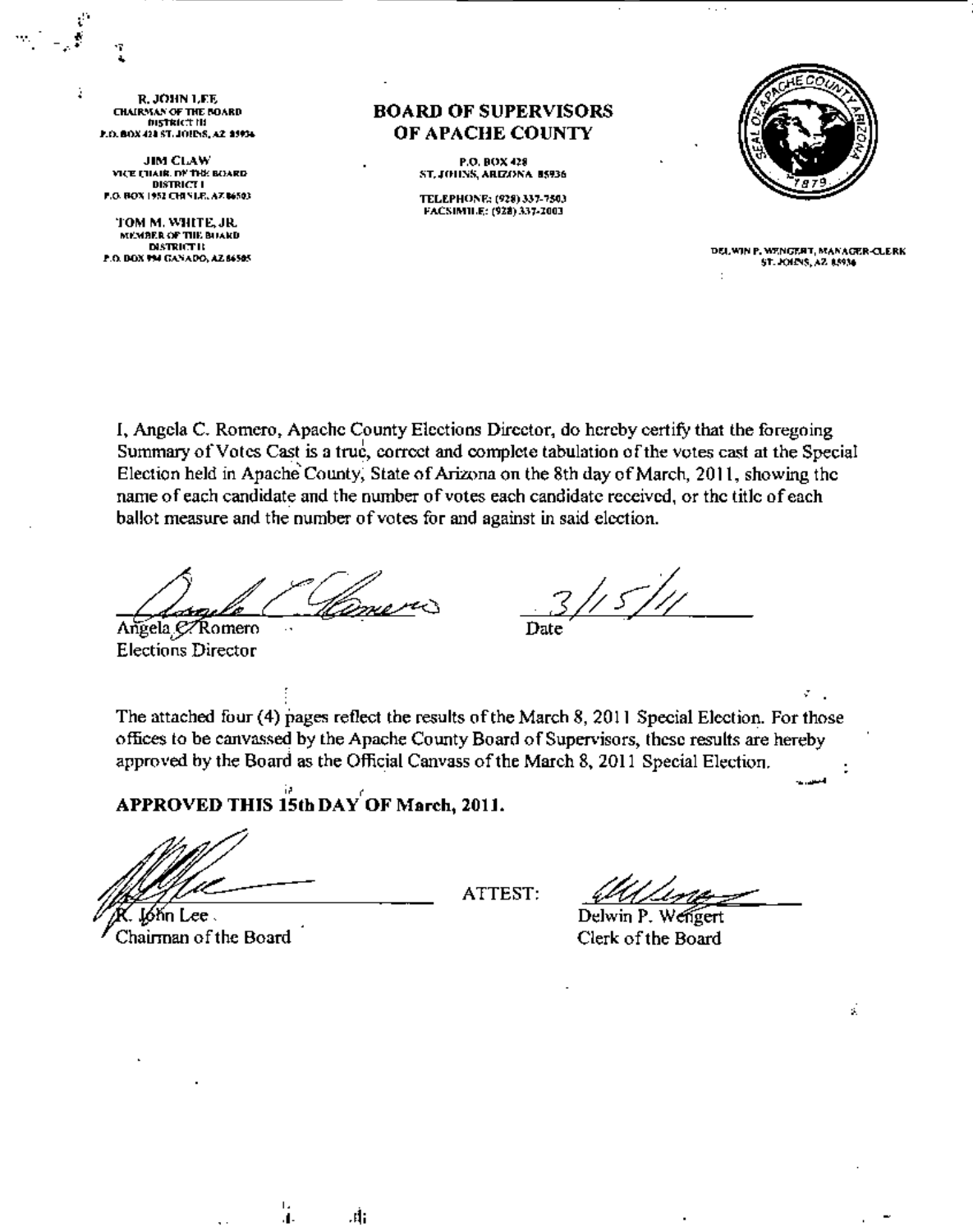| Date: 03/09/11<br>Election Summary Report<br>Time:09:00:38<br>2011 March Special Election<br>Page:1 of 1<br>Summary For Jurisdiction Wide, All Counters, All Races<br>CITY OF ST. JOHNS CITY COUNCIL<br>OFFICIAL CANVASS OF RESULTS |                                                |                                                                                   |  |  |  |  |
|-------------------------------------------------------------------------------------------------------------------------------------------------------------------------------------------------------------------------------------|------------------------------------------------|-----------------------------------------------------------------------------------|--|--|--|--|
| Registered Voters 2005 - Cards Cast 596 29.73%                                                                                                                                                                                      | Num. Report Precinct 1 - Num. Reporting 1      | 100.00%                                                                           |  |  |  |  |
| City of St. Johns Council<br>Number of Precincts<br>Precincts Reporting<br><b>Times Counted</b><br><b>Total Votes</b>                                                                                                               | Total<br>596/2005<br>1574                      | 1,100.0%<br>29.7%                                                                 |  |  |  |  |
| CIRIVELLO, MICHAEL<br>ORONA, BECKY<br>PATTERSON, RYAN NICH<br>PEARCE, RICK<br>UDALL, SPENCE<br>WAITE, SUSAN<br>Write-in Votes<br>ЛŁ.                                                                                                | $-302$<br>247<br>287<br>262<br>293<br>179<br>4 | 19.19%<br>15.69%<br>18.23%<br>16.65%<br>18.61% <sup>.</sup><br>$11.37\%$<br>0.25% |  |  |  |  |

 $\ddot{\phantom{a}}$ 

 $\cdot$ 

 $\sim$   $\alpha$  $\ddot{\phantom{a}}$ 

 $\ddot{\phantom{a}}$ 

 $\mathbb{Z}$ 

J.

 $\mathcal{L}$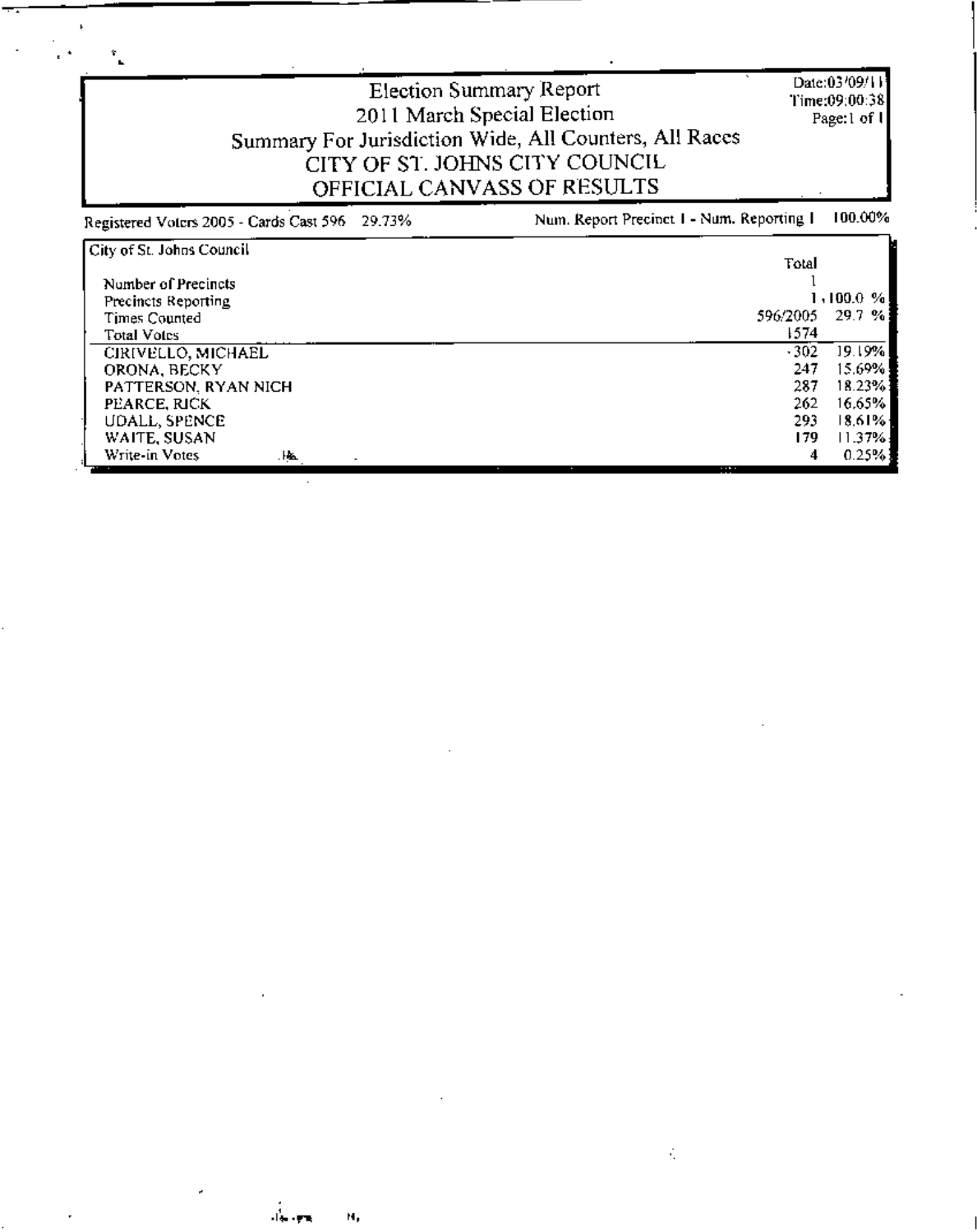Date:03/09/11 Time:10:34:50 Page:1 of 3

#### Statement of Votes Cast 2011 March Special Election SOVC For Jurisdiction Wide, All Counters, All Races CITY OF ST. JOHNS CITY COUNCIL OFFICIAL CANVASS OF RESULTS  $TURNOUT$ ┯  $\overline{\phantom{a}}$

|                                                  | .              |               |              |  |  |  |
|--------------------------------------------------|----------------|---------------|--------------|--|--|--|
|                                                  | Reg.<br>Voters | Cards<br>Cast | ₩<br>Turnout |  |  |  |
| Jurisdiction Wide                                |                |               |              |  |  |  |
| 12 - Coronado 12.2 - 61 - - 51 Johns 61 2 / 61 4 |                |               |              |  |  |  |
| Polling                                          | 2005           | 266           | 13.27%       |  |  |  |
| Early                                            | 2005           | 329           | 16.41%       |  |  |  |
| Provisional                                      | 2005           |               | 0.05%        |  |  |  |
| "Fotal                                           | 2005           | 596           | 29.73%       |  |  |  |
| Total                                            |                |               |              |  |  |  |
| Polling                                          | 2005           | 266           | 13.27%       |  |  |  |
| Early                                            | 2005           | 329           | 16.41%       |  |  |  |
| ÷<br>Provisional                                 | 2005           |               | 0.05%        |  |  |  |
| l'otal                                           | 2005           | 596           | 29.73%       |  |  |  |

 $\epsilon^2$ 

وأراه

 $\ddot{\phantom{a}}$ 

 $\sim$ 

ă,

ń  $\mathbf{h}$ 

÷,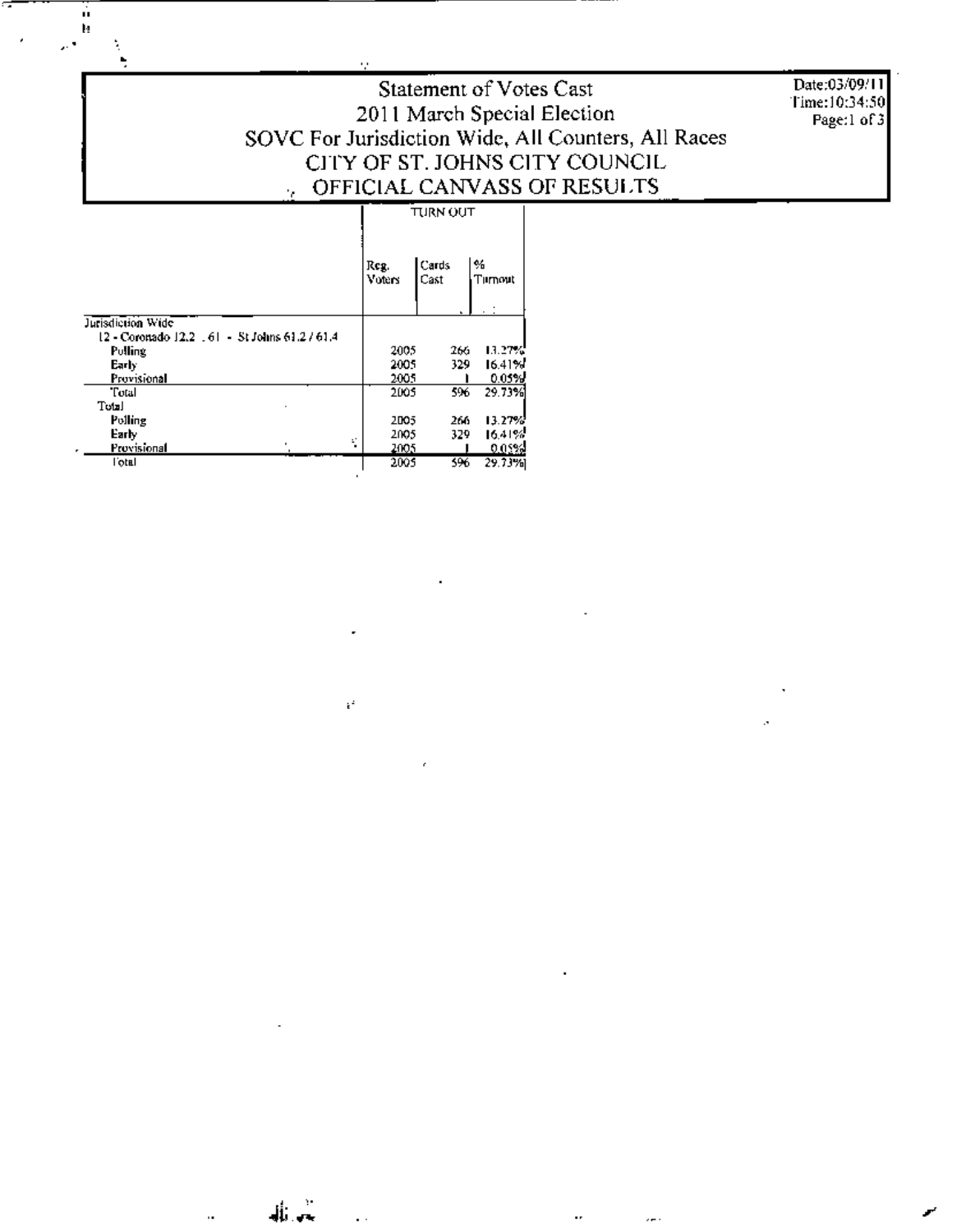## Date:03/09/11 Time:10:34:50<br>Page:2 of 3

### Statement of Votes Cast 2011 March Special Election SOVC For Jurisdiction Wide, All Counters, All Races CITY OF ST. JOHNS CITY COUNCIL OFFICIAL CANVASS OF RESULTS

ţ.

ę.

h ..

|                                                                     | City of St. Johns Council |                    |               |                              |          |      |        |                                               |        |
|---------------------------------------------------------------------|---------------------------|--------------------|---------------|------------------------------|----------|------|--------|-----------------------------------------------|--------|
|                                                                     | Reg.<br>Voters            | 't'imes<br>Counted | Toul<br>Vates | CIRIVELLO.<br><b>MICHAEL</b> |          | ÷    |        | ORONA, BECKY   PATTERSON,<br><b>RYAN NICH</b> |        |
| Jurisdiction Wide<br>12 - Coronado 12.2 - 61 - St Johns 61.2 / 61.4 |                           |                    |               |                              |          |      |        |                                               |        |
| Polling                                                             | 2005                      | 266.               | 709.          | 152.                         | 21.4%    | 87   | 12.27% | 138.                                          | 19.46% |
| Early.                                                              | 2005                      | 329                | 862           | 150.                         | 17,40%   | 160. | 18.56% | 148.                                          | 17.17% |
| Provisional                                                         | 2005                      |                    | ٩             | 0                            | 0.00%    | 0    | 0.00%  |                                               | 33.33% |
| ≂<br>Total                                                          | 2005                      | 596                | 1574          | 302                          | 19.19%   | 247  | 15.69% | 287                                           | 18.23% |
| Tutal                                                               |                           |                    |               |                              |          |      |        |                                               |        |
| Polling                                                             | 2005                      | 266                | 709.          | 152                          | 21.44%   | 87   | 12.27% | 138.                                          | 19,46% |
| Early.                                                              | 2005                      | 329                | 862           | 150                          | 17.40%   | 160. | 18.56% | 14 B                                          | 17.17% |
| Provisional                                                         | 2005                      |                    |               | o                            | $0.00\%$ | 0    | 0,00%  |                                               | 33.33% |
| Fotal<br>ъ.                                                         | 2005                      | 596                | 1574          | 302                          | 19.19%   | 247  | 15.69% | 287                                           | 18.23% |